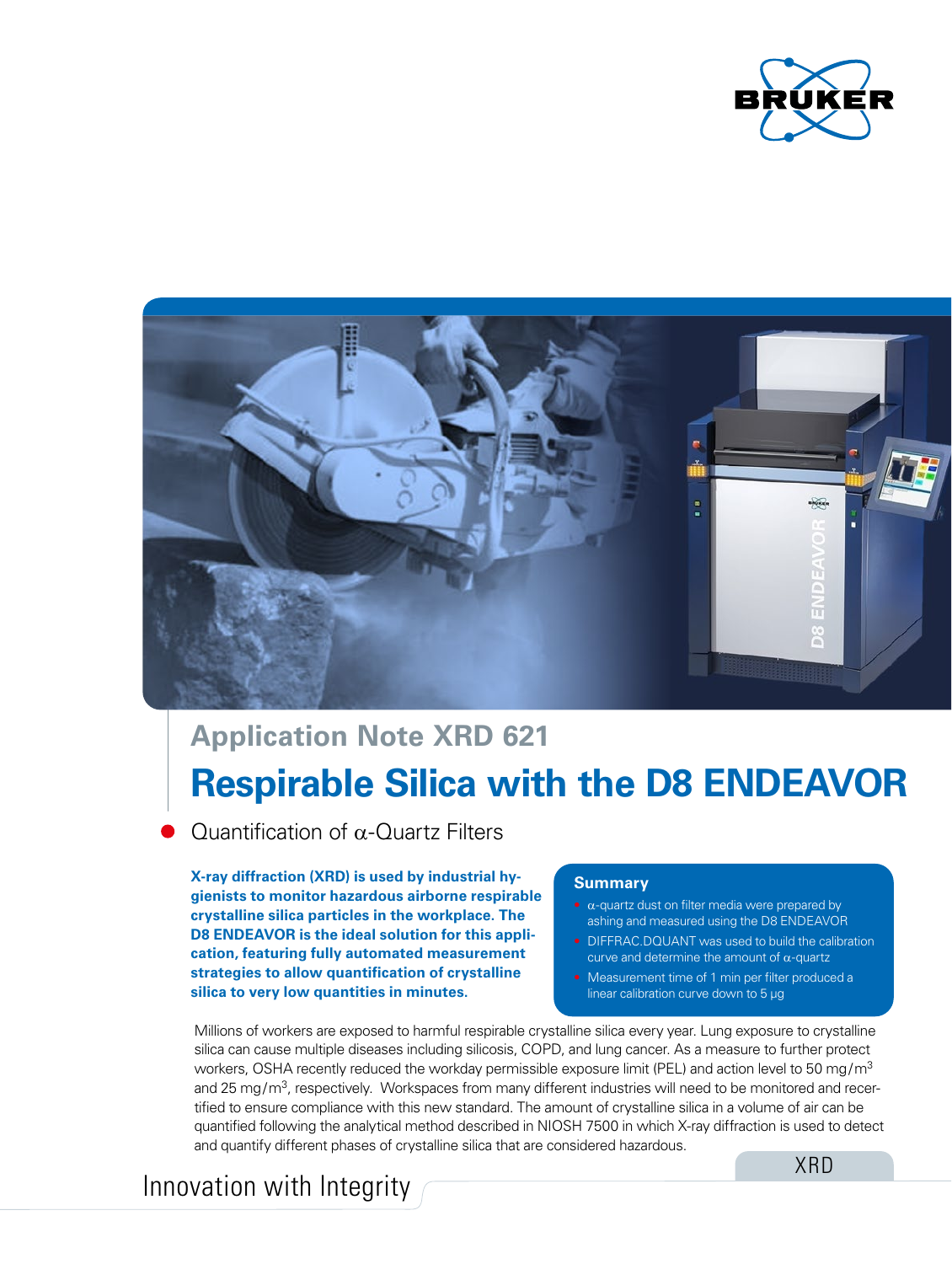#### **Introduction**

Crystalline silica ( $SiO<sub>2</sub>$ ) exists as several different naturally occurring polymorphs including quartz, cristobalite, and tridymite. These minerals are harmless as large macroscopic crystals, but long term exposure to microscopic dust-sized particles can cause silicosis and increased risk of lung cancer.

Respirable crystalline silica is a potential health hazard in many industries including mining, construction, demolition, foundries, and manufacturing. Government regulatory agencies have established Permissible Exposure Limits (PEL) for workers during a single shift. In the United States, OSHA has determined the PEL for crystalline silica to be 50 μg averaged over an 8 hour day.

Respirable  $\alpha$ -quartz on filter media (NIST SRM 2950a) were processed using the ashing method described in NIOSH 7500 and mounted in specimen holders specifically designed to accommodate filters.

Figure 2. Primary diffraction peak for α-quartz. Measurement time of 1 minute can accurately detect and quantify masses down to 5 μg.



| Use |                         | Standard      | Corr. Intensity | σŒ      |
|-----|-------------------------|---------------|-----------------|---------|
|     | $\overline{\mathbf{v}}$ | 5 microgram   |                 | 28.221  |
|     | $\overline{\mathbf{v}}$ | 10 microgram  |                 | 68,867  |
|     | $\checkmark$            | 20 microgram  |                 | 187.884 |
|     | $\overline{\mathbf{v}}$ | 50 microgram  |                 | 483,815 |
|     | $\checkmark$            | 100 microgram |                 | 986.373 |

Figure 3. Calibration curve of net intensities determined using DIFFRAC.DQUANT.  $R^2 = 0.9998$ 

While other analytical techniques can determine the total silica (amorphous and crystalline) present, only XRD can positively identify and quantify the different polymorphs.

#### **Filter Preparation**

This study focuses on quartz, the most common hazardous crystalline  $SiO<sub>2</sub>$  phase. The method presented here could also be applied to cristobalite and tridymite.

#### **Measurement and Analysis**

For analyzing very low masses of quartz, the Bragg-Brentano parafocusing geometry is ideal to maximize intensity and achieve good peak resolution.

All filter samples were measured on a D8 ENDEAVOR equipped with two 20-position EasyLoad sample trays which allow automated data collection. A LYNXEYE XE-T detector was used to achieve superior signal-to-noise ratio, and uniquely offers energy resolution equivalent to a graphite monochromator (recommended by NIOSH). A primary variable divergence slits maintains a constant beam footprint on the filter, illuminating the entire deposition area throughout the duration of the scan. The experimental setup exceeds the requirements called for in regulatory XRD procedures. Experimental conditions are reported in table 1.

DIFFRAC.DQUANT software is then used to build a calibration curve from the reference samples (Figure 3) and automate the analysis of subsequent unknown specimens. DIFFRAC.DQUANT is NIOSH compliant, capable of tracking tube drift and correcting for absorption. The calculated concentrations (Figure 3) derived from the calibration curve are within the NIST certified values for the filters.Absorption correction was not applied to this

analysis due to the low concentrations being measured in this study.Even though the calibration suggests LOQ lower than 5 µg, users should be aware of systematic sampling errors due to non-perfect powder conditions in that concentration.

### **Conclusions**

Respirable silica dust is a health hazard in many industrial workplaces. Monitoring the amount of airborne silica plays an important role in protecting millions of workers around the world and ensuring compliance with OSHA regulations.

#### The D8 ENDEAVOR with LYNXEYE XE-T and

DIFFRAC.DQUANT is the most complete, efficient, and automated solution for rapidly and accurately measuring silica dust on filter media. This turn-key solution not only meets current OSHA standards, but a standard 10x less, future-proofing against reduced PELs.



Figure 1. Filter sample holder.

Table 1. Primary quartz peak measurement conditions. \*V10 divergence slit maintains a constant irradiated area on the filter



| <b>Source</b>             | Cu (40 kV, 40 mA)   |
|---------------------------|---------------------|
| <b>Divergence Slit</b>    | $V10*$              |
| <b>Soller Collimators</b> | $4^\circ$           |
| <b>Step Size</b>          | $0.02^{\circ}$      |
| <b>Detector</b>           | <b>LYNXEYE XE-T</b> |
| <b>Time/Step</b>          | 0.2 seconds         |
| <b>K-Beta Filter</b>      | None                |
| <b>Total Time</b>         | 64 seconds          |